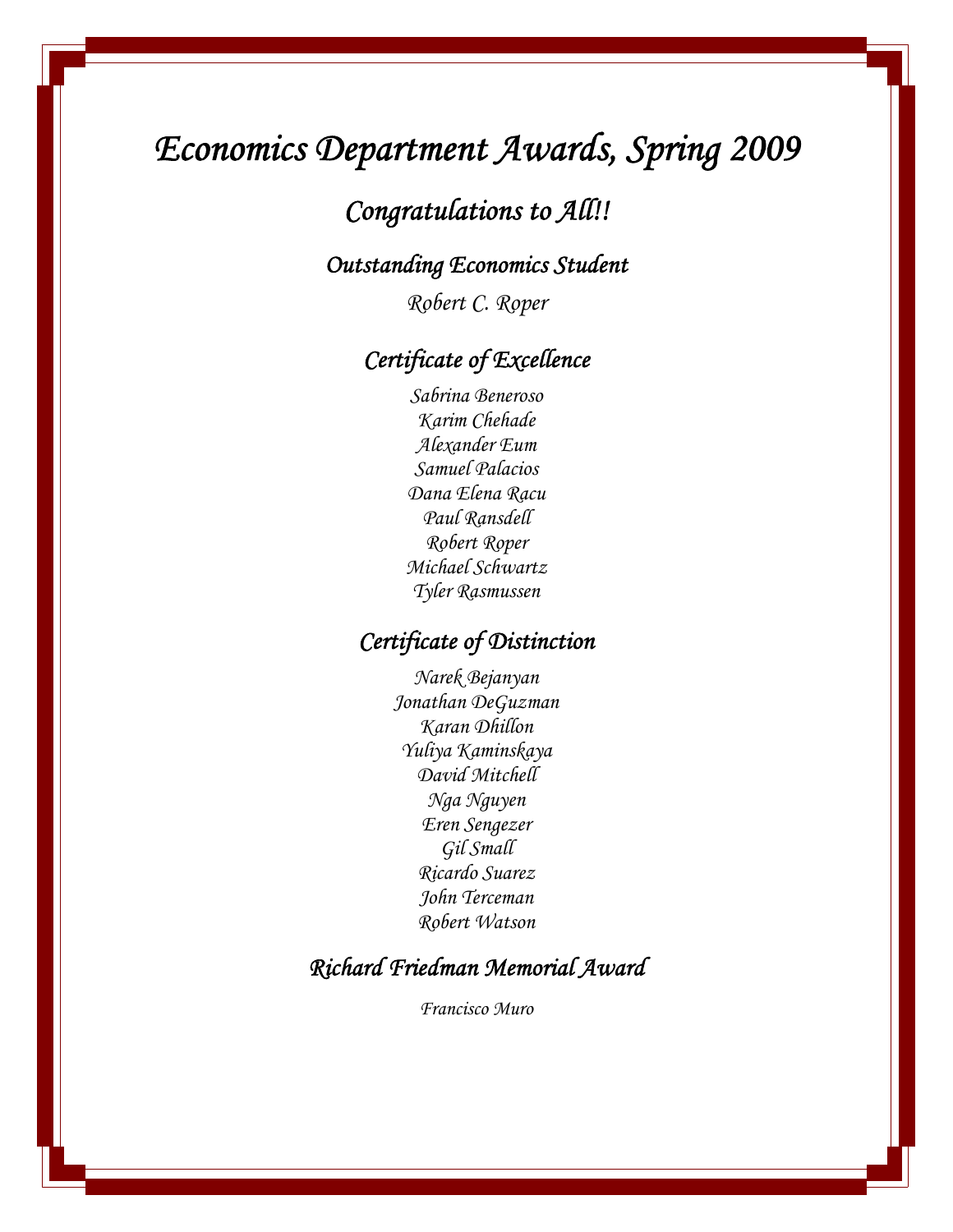

*2008 Outstanding Economics Student Professor Shirley Svorny with Robert Roper* 



*Certificate of Excellence Professor Dennis Halcoussis with Sabrina Beneroso* 



*Certificate of Excellence Professor Dennis Halcoussis with Karim Chehade*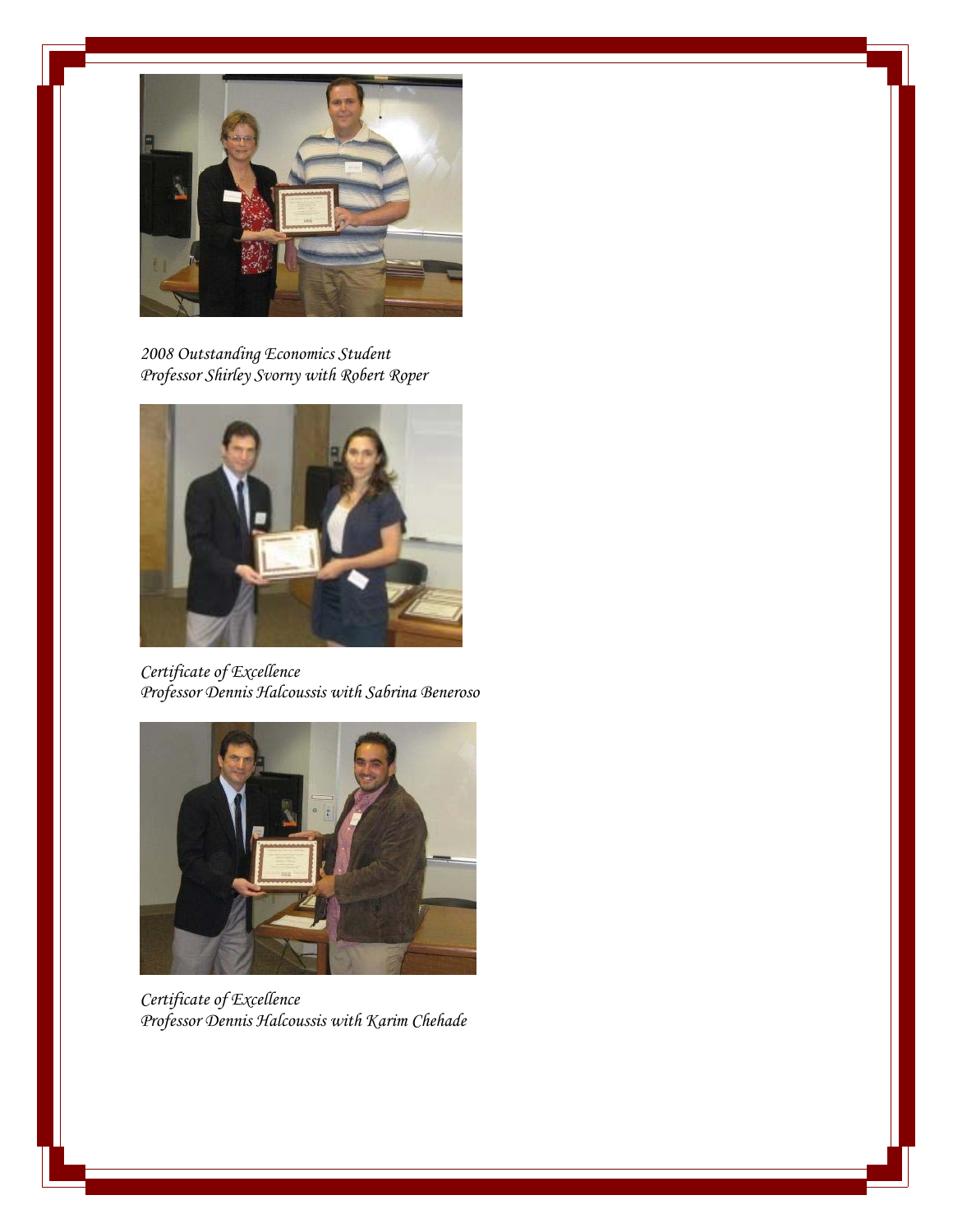

*Certificate of Excellence Professor Dennis Halcoussis with Alexander Eum* 



*Certificate of Excellence Professor Dennis Halcoussis with Samuel Palacios* 



*Certificate of Excellence Professor Dennis Halcoussis with Tyler Rasmussen*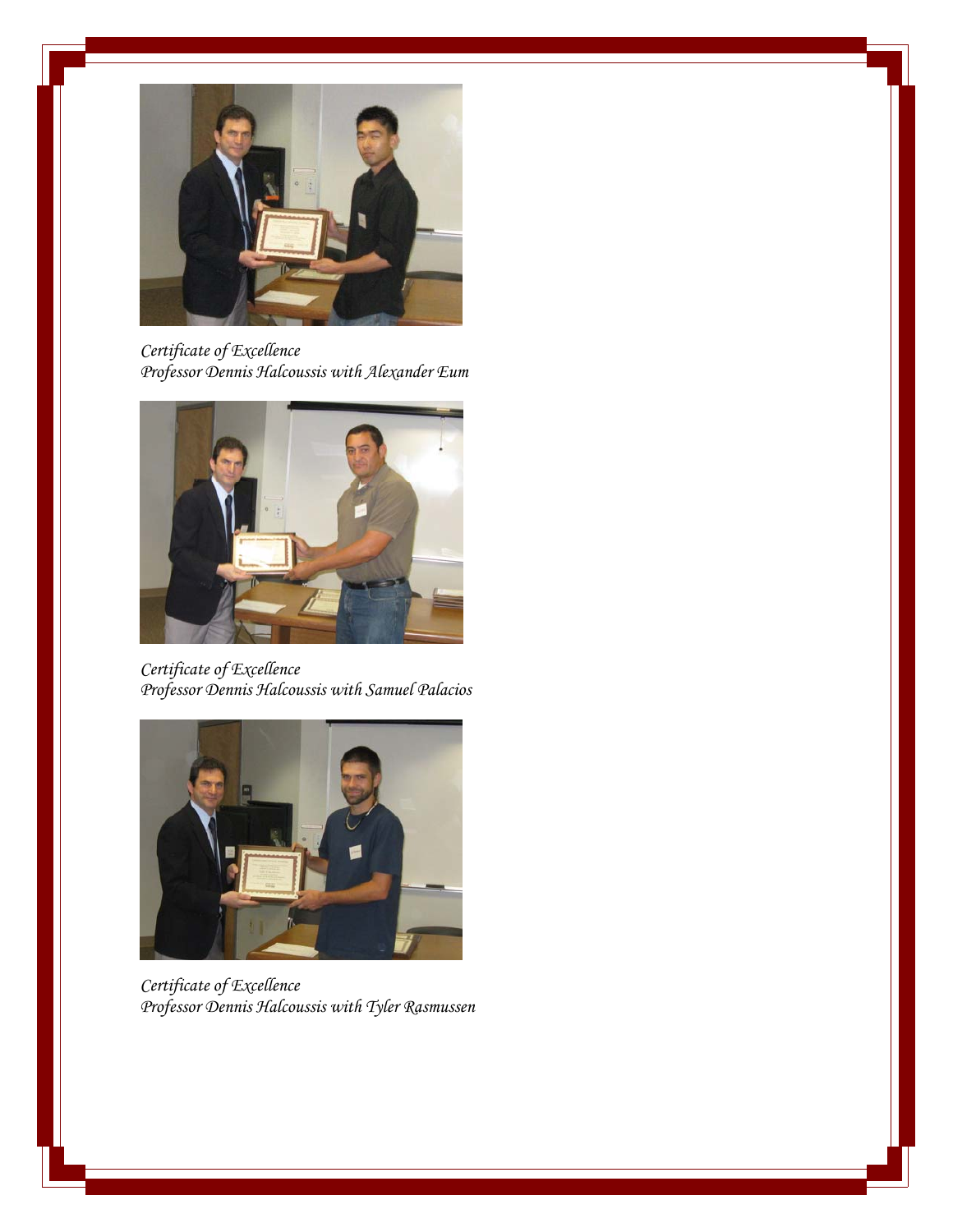

*Certificate of Excellence Professor Dennis Halcoussis with Paul Ransdell* 



*Certificate of Excellence Professor Dennis Halcoussis with Robert Roper*



*Certificate of Excellence Professor Dennis Halcoussis with Michael Schwartz*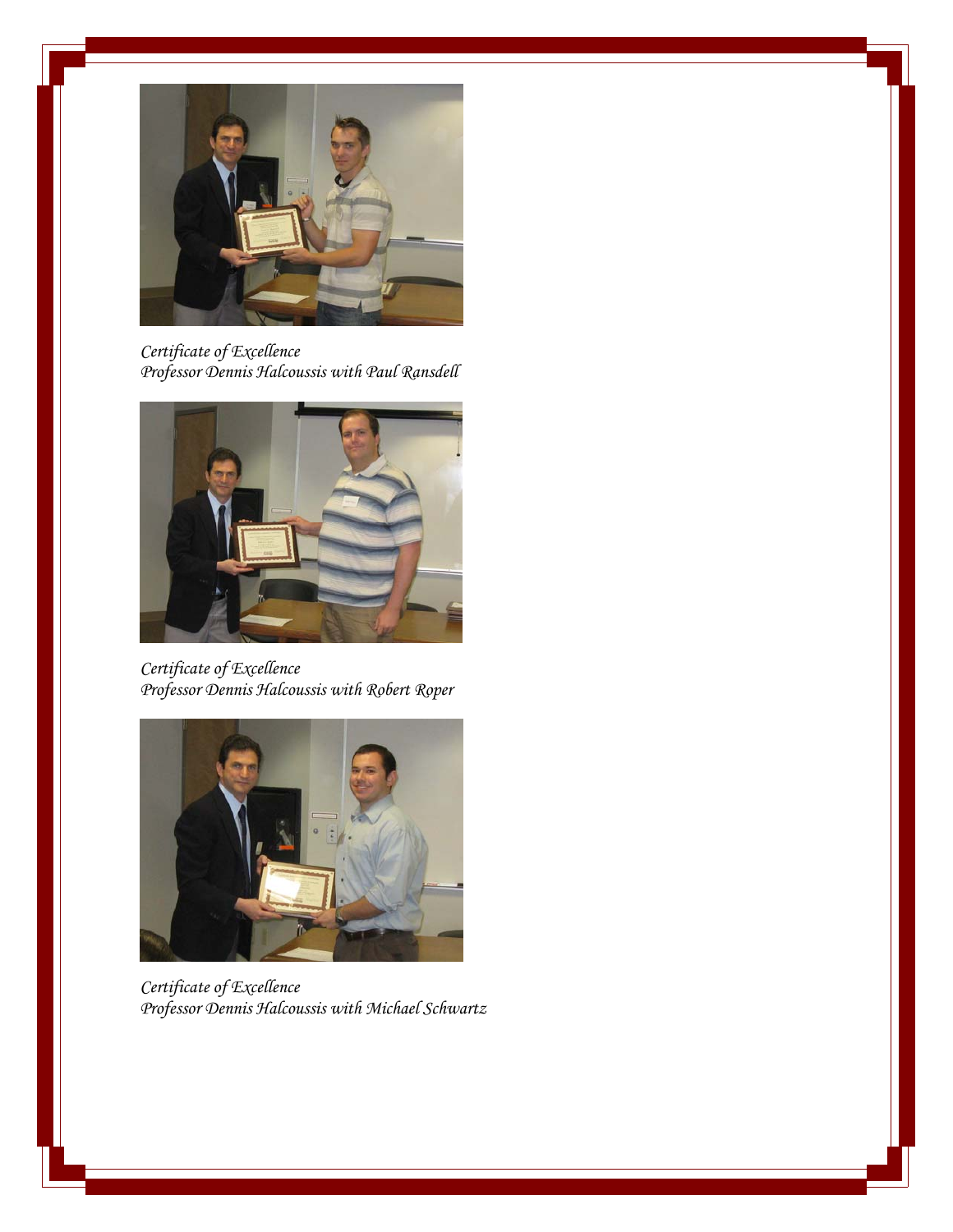

*Certificate of Distinction Narek Bejanyan with Professor Jon Nadenichek* 



*Certificate of Distinction Professor Jon Nadenichek with Jonathan DeGuzman*



*Certificate of Distinction Eren Sengezer with Professor Jon Nadenichek*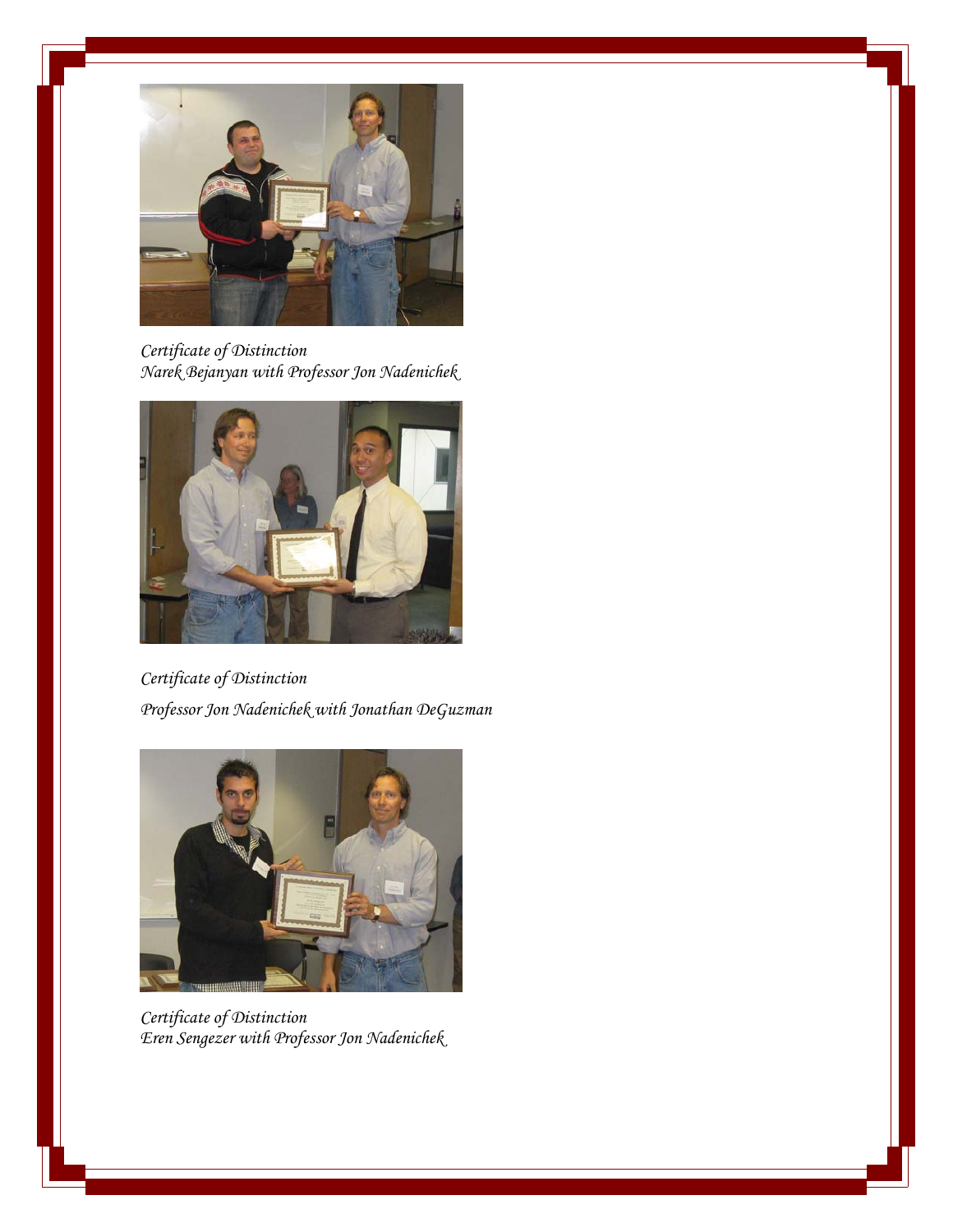

*Certificate of Distinction Ricardo Suarez with Professor Jon Nadenichek* 



*Certificate of Distinction Yuliya Kaminskaya with Professor Jon Nadenichek* 



*Certificate of Distinction Gil Small with Professor Jon Nadenichek*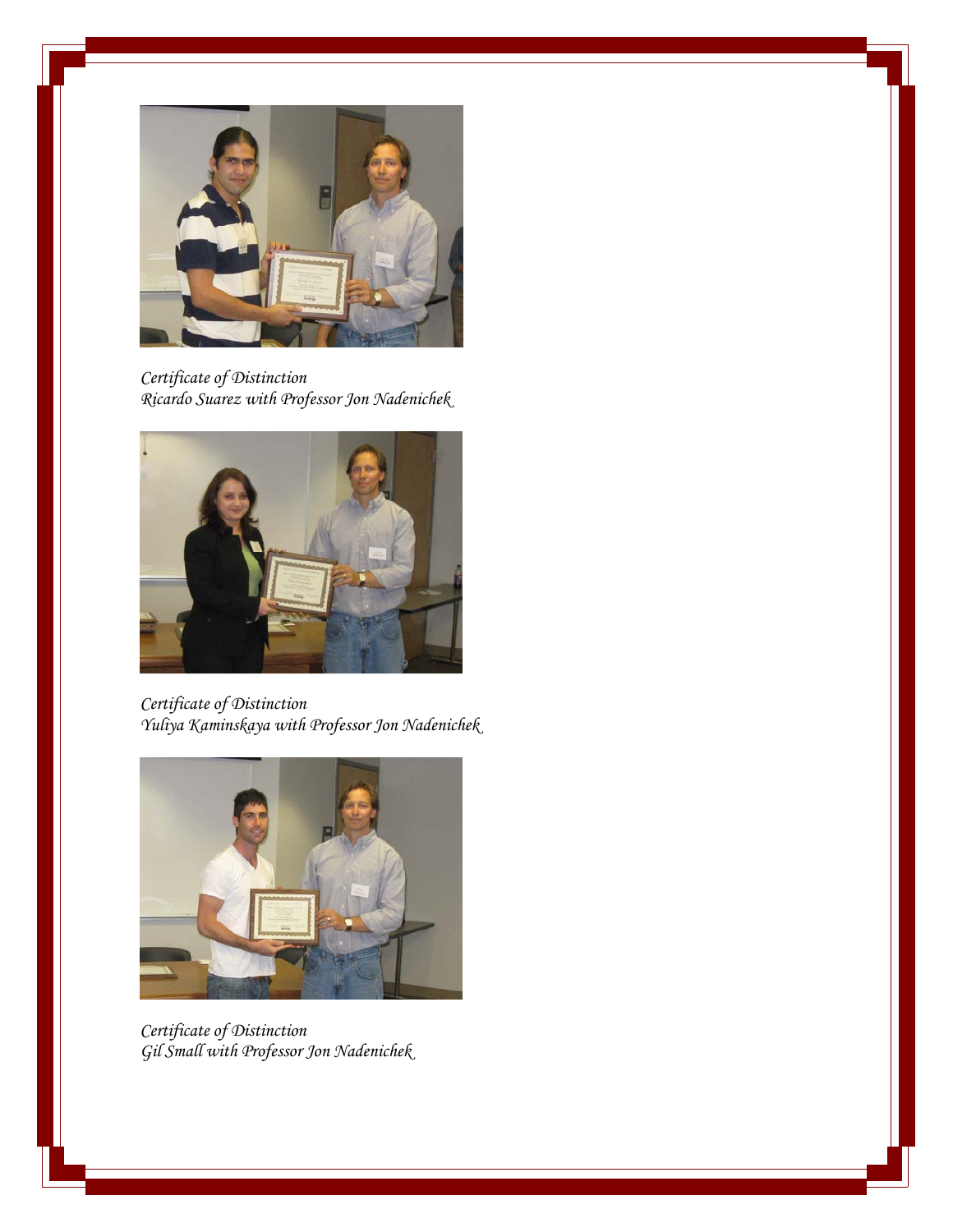

*Certificate of Distinction Nga Nguyen with Professor Jon Nadenichek* 



*Richard Friedman Memorial Award Professor Tom Lee with Francisco Muro* 



*Group Photo!*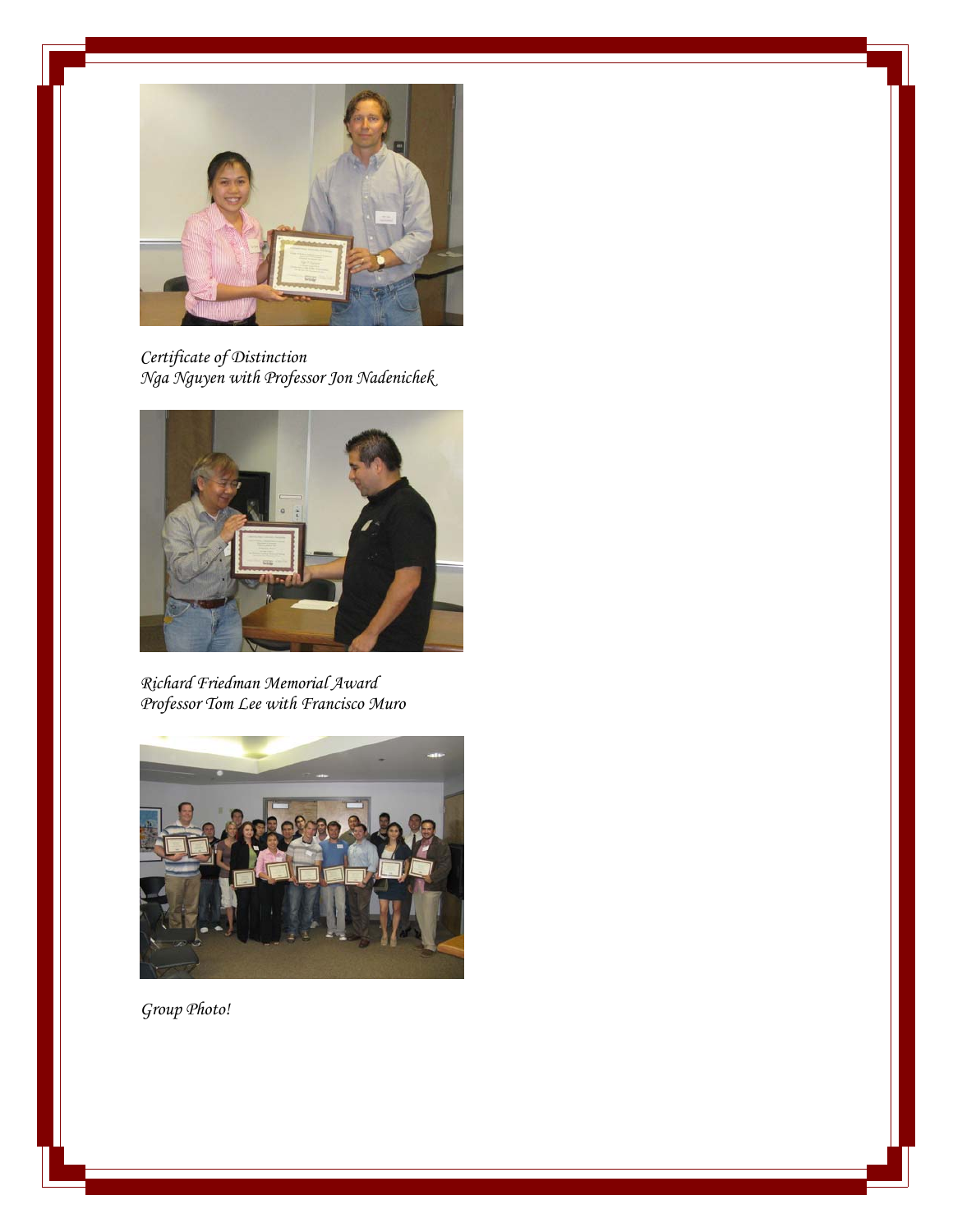

*Professor Robert Krol and All-American Volleyball player Eric Vance Eric received a Certificate of Excellence Award from the Department of Economics last May. Eric led the Matadors men's volleyball team this season, both as team captain and on the court. With his athletic achievements and outstanding grades (he received the top men's award at the recent Varsity "N" awards event for scholar-athletes for his 4.0 gpa last year), he is to be awarded one of four campus Outstanding Graduating Senior awards at the Honors Convocation on May 18th. Congratulations Eric!* 



*Professor Dennis Halcoussis and Kendelyn Lane Kendelyn received a Certificate of Excellence Award from the Department of Economics last May. She graduates this May with a double major in Economics and Finance (but she likes us best).* 



*Professor Svorny and Karim Chehade Karim has traveled the world and earned a degree!*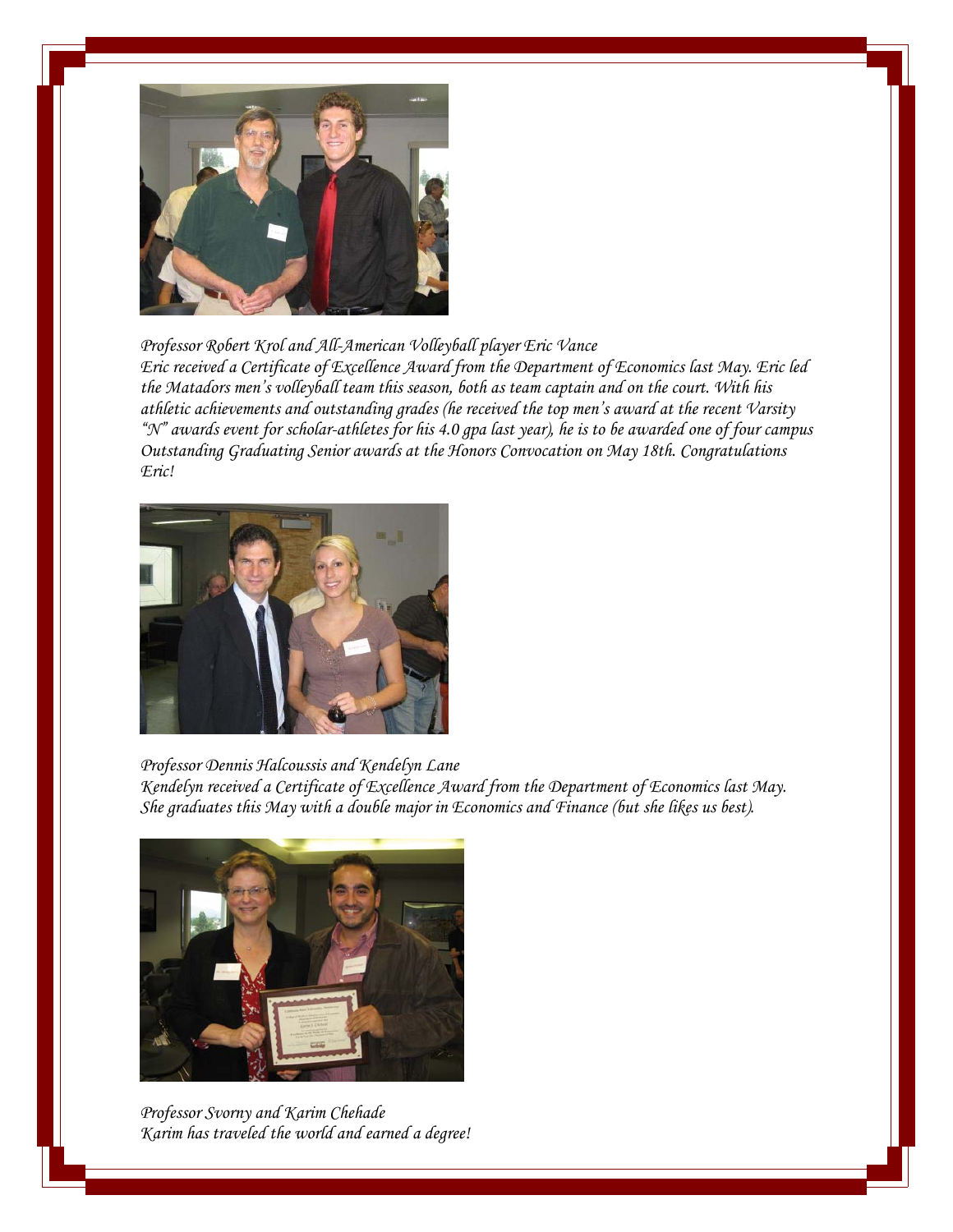

*Robert Roper celebrates with his dad.* 



*Frank Muro and Robert Roper* 



*Professor Svorny and Tracy Nguyen*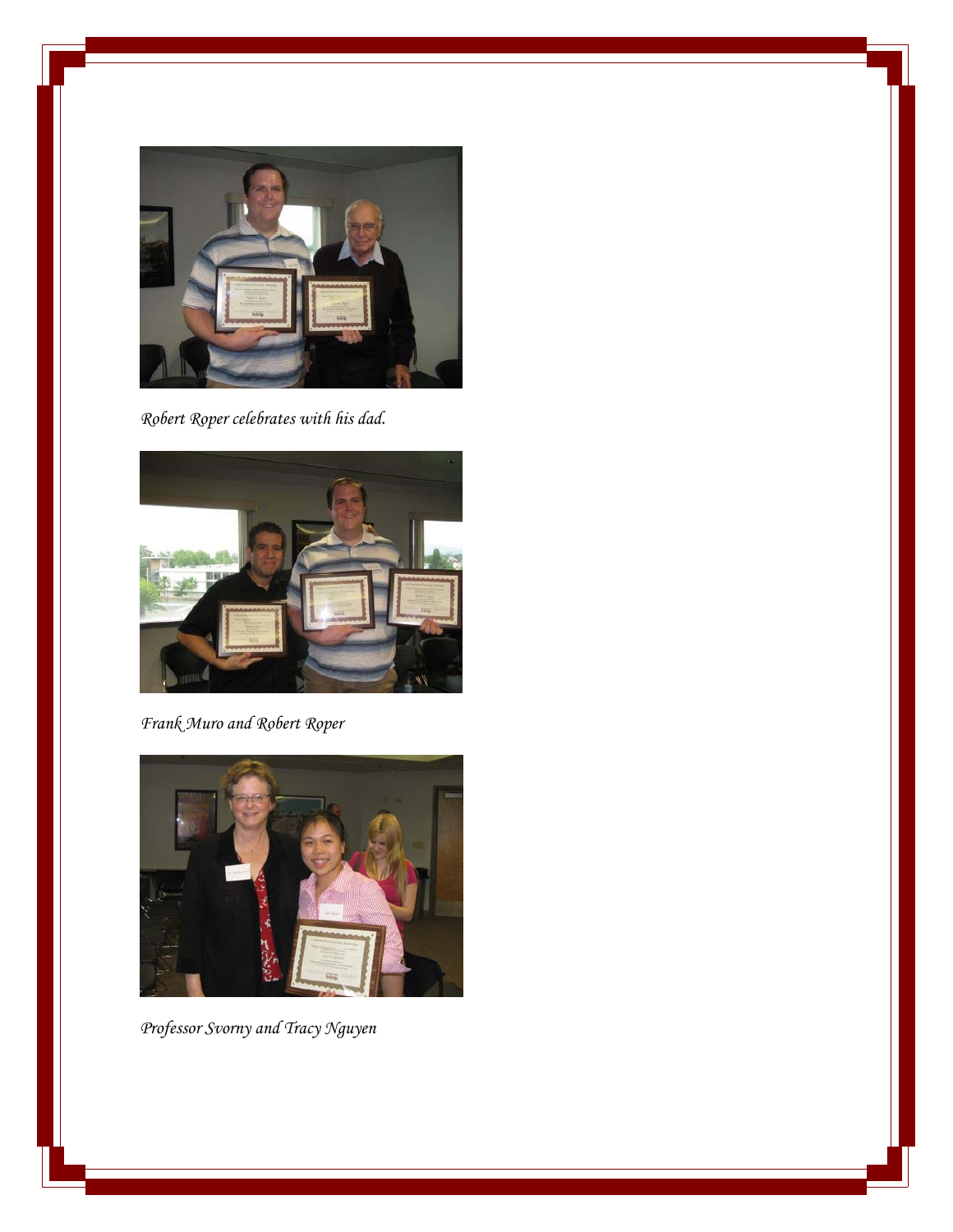

*Frank Muro's family* 



*Eren Sengezer and Professor Svorny* 



*Robert Roper, Professor Krol and Yuliya Kaminskaya*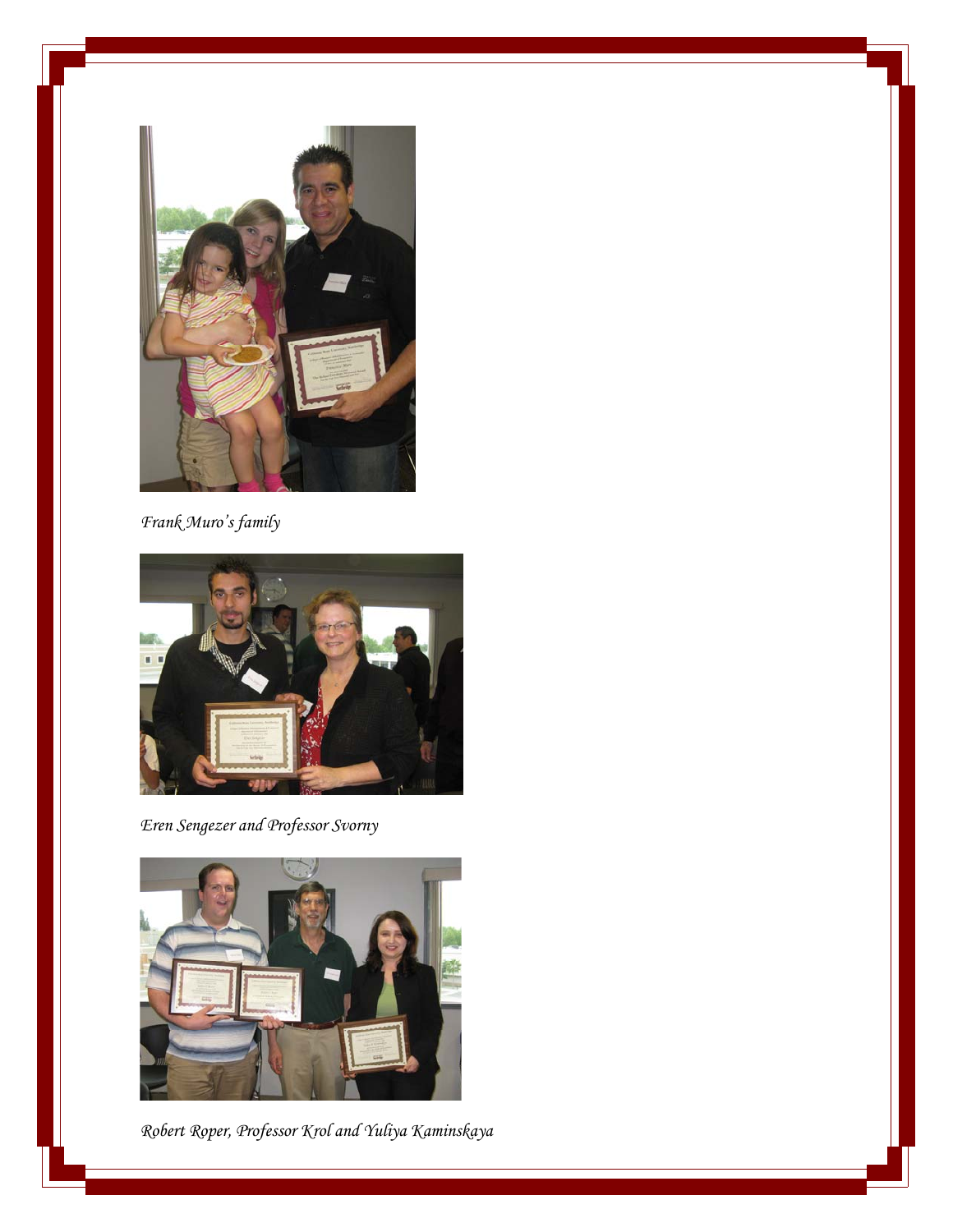

*Michael Schwartz celebrates with his family!* 



*Professor Nadenichek and Robert Roper* 



*Tyler Tasmussen and Professor Svorny*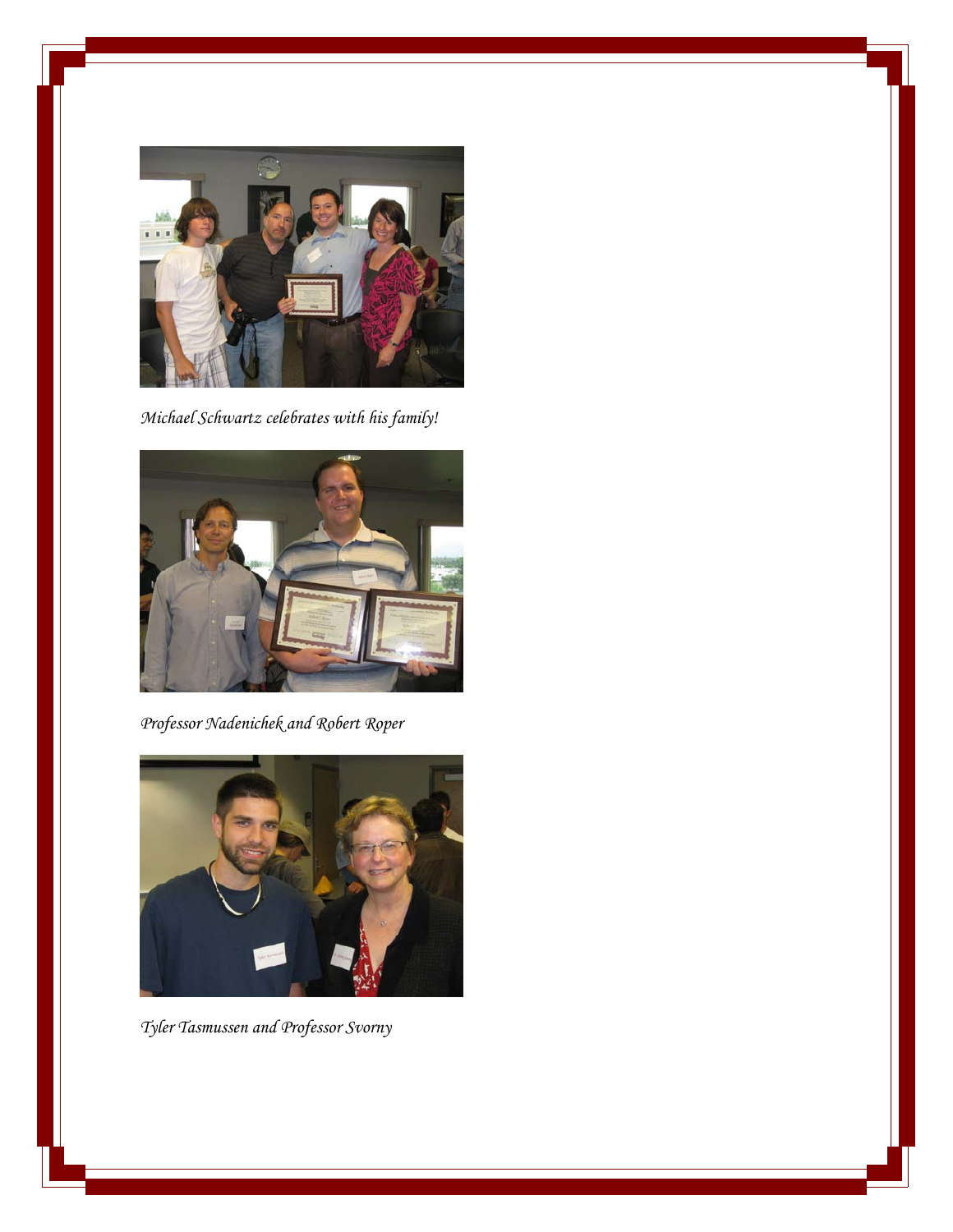

*Tyler, Robert and Gil. These guys are headed to Washington, DC this summer, along with three other CSUN economics majors, for internships with the U.S. Census Department.* 



*Paul Ransdell and Ricardo Suarez* 



*Professor Adam Gifford and Emeritus Professor Ivan Johnson*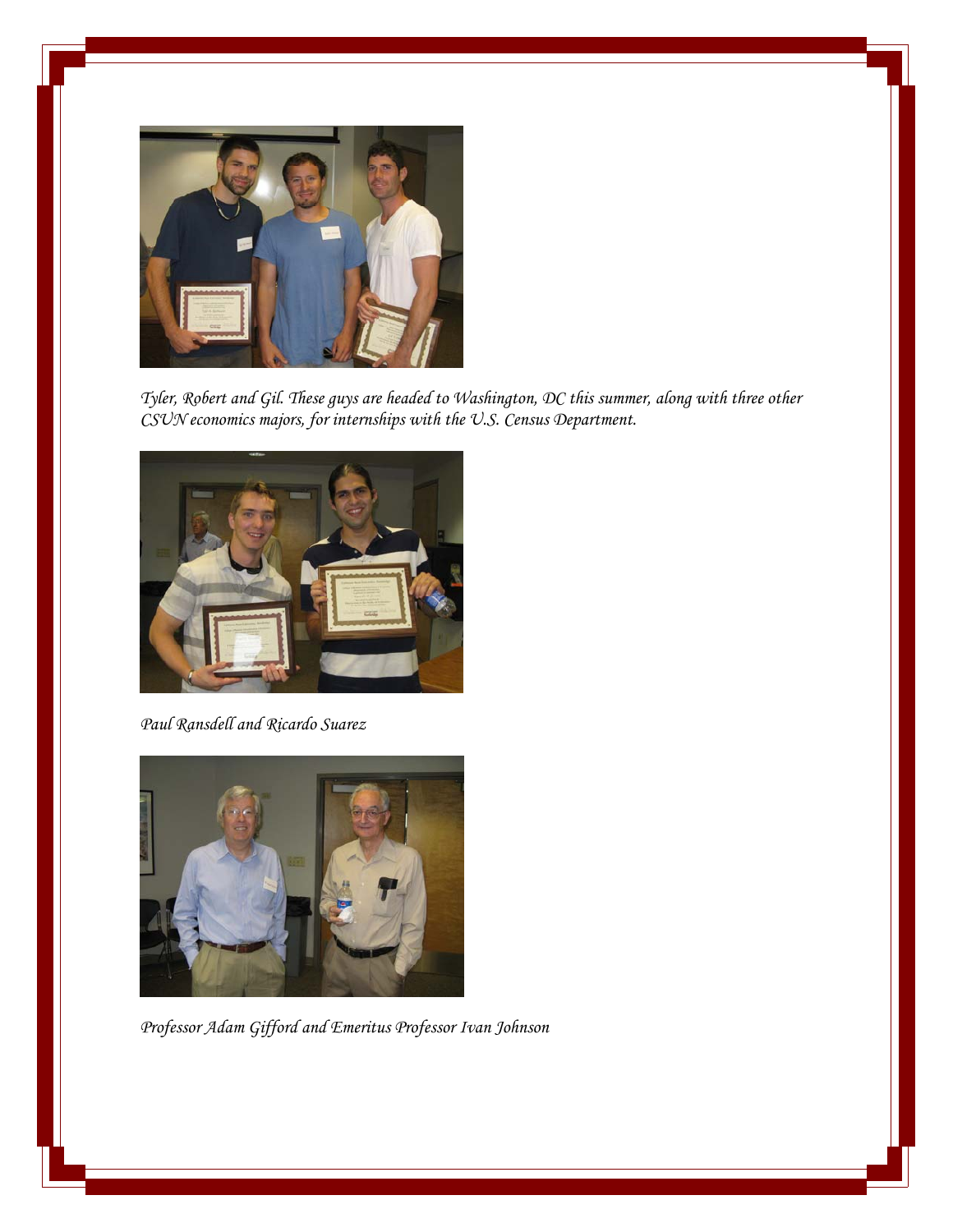

*Thanks to Department of Economics Administrative Support Coordinator Julia Ringwood for organizing a great event.* 



*Professor Lowenberg and Michael Schwartz, Michael worked as the Supplemental Instruction leader for Tony's class.* 



*Professor Lee and Frank Nuro*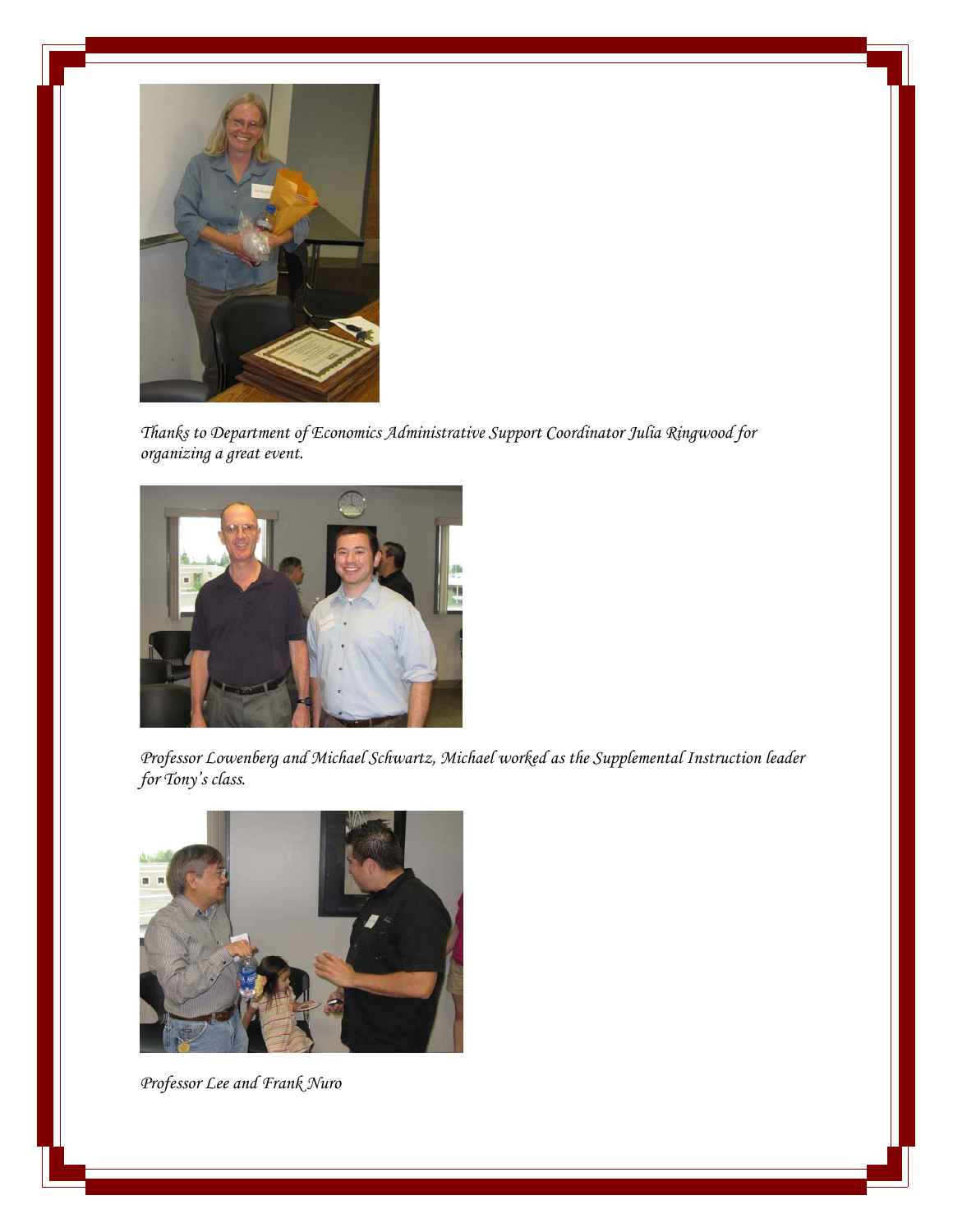

*Frank's daughter and future CSUN student?* 



*Robert Watson, Professor Dennis Halcoussis and Gil Small* 



*Eric Vance and Professor Adam Gifford, Jr.*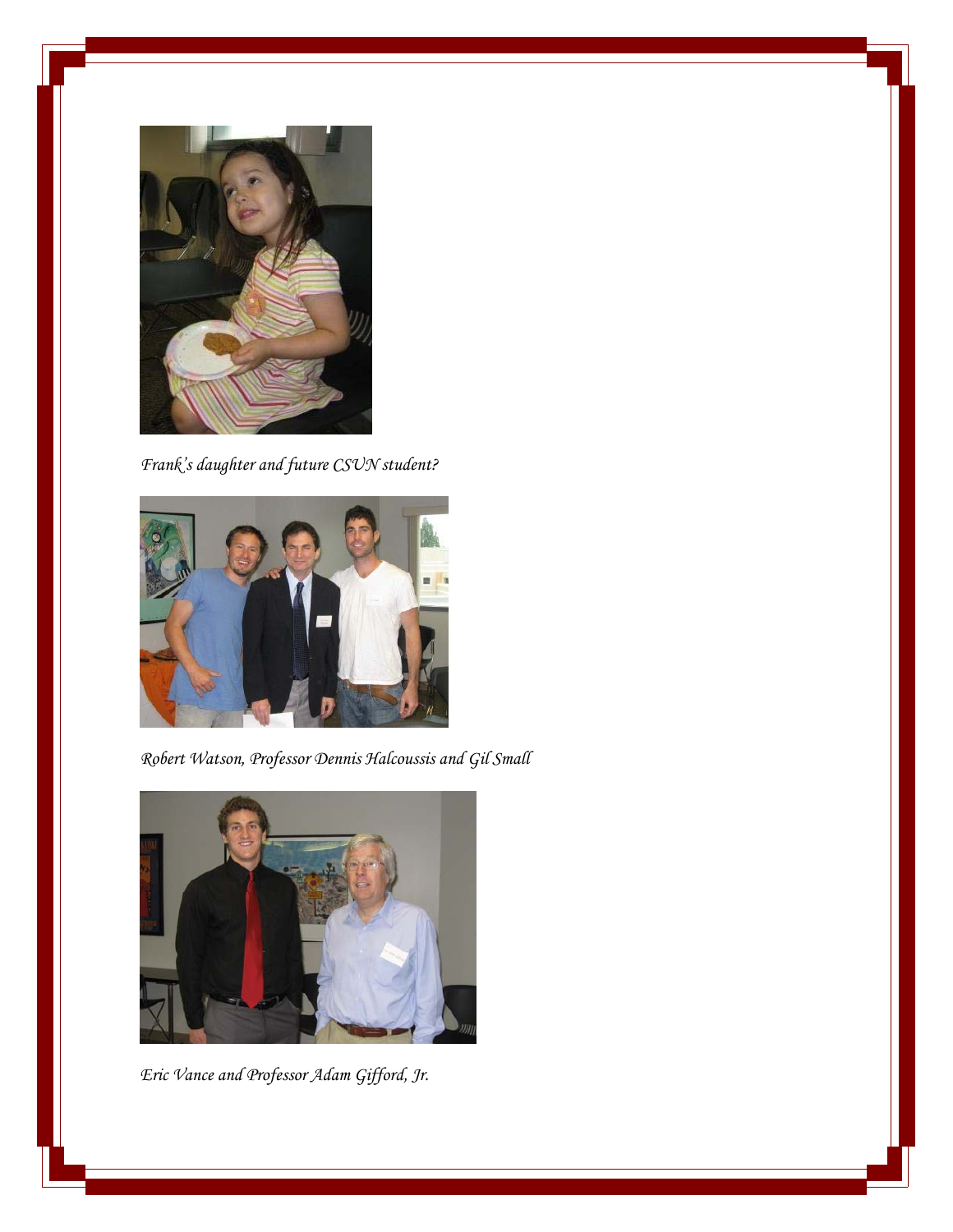

*Robert Watson, his mom, and Gil Small* 



*Jonathan DeGuzman and his family* 



*Sabrina Beneroso, Paul Ransdell and Frank Muro*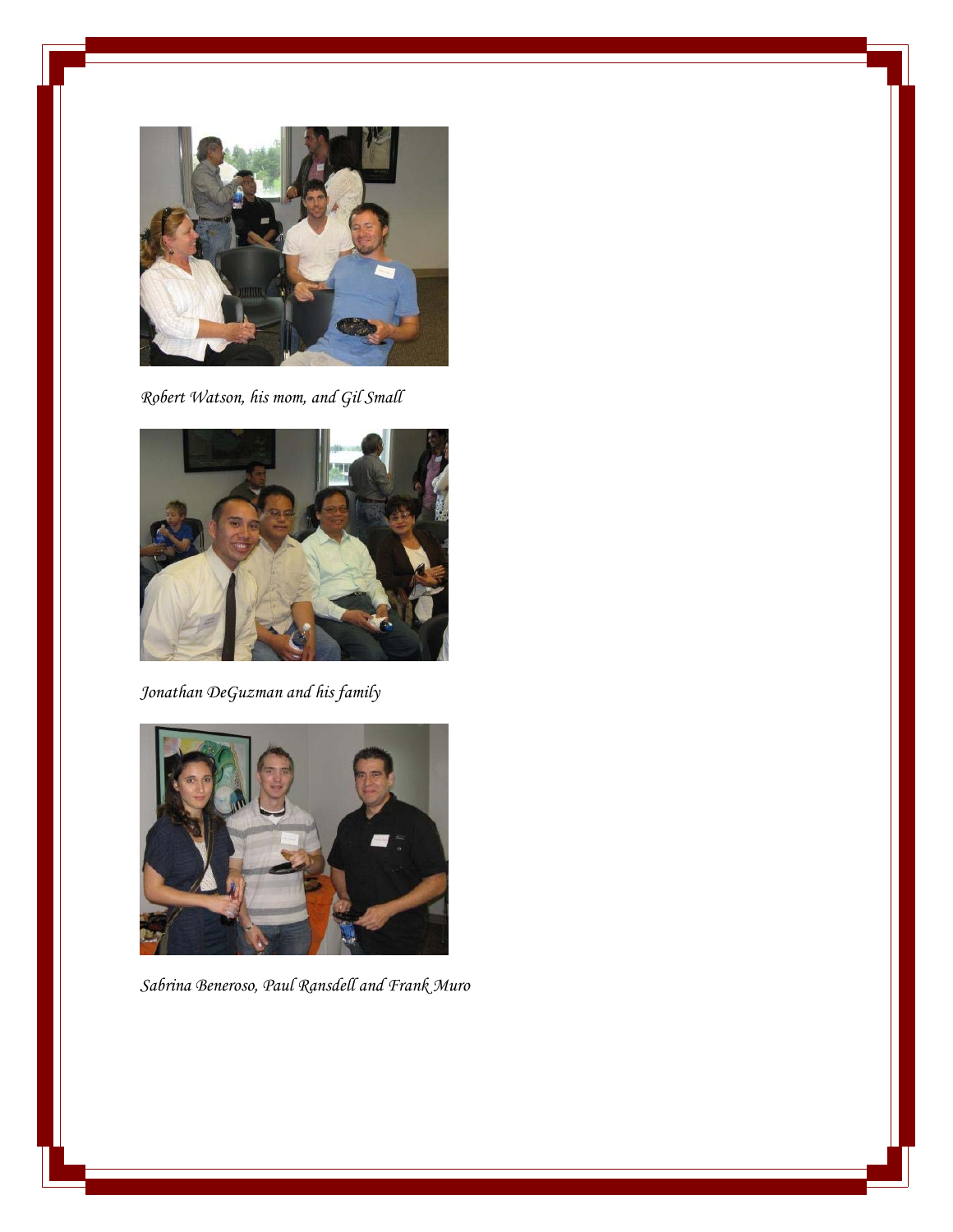

*Erin Sengezer and guest, Zeynep* 



*Robert Roper and Professor Krol* 



*Karim Chehade, Karim's brother, and Roberto Suarez*